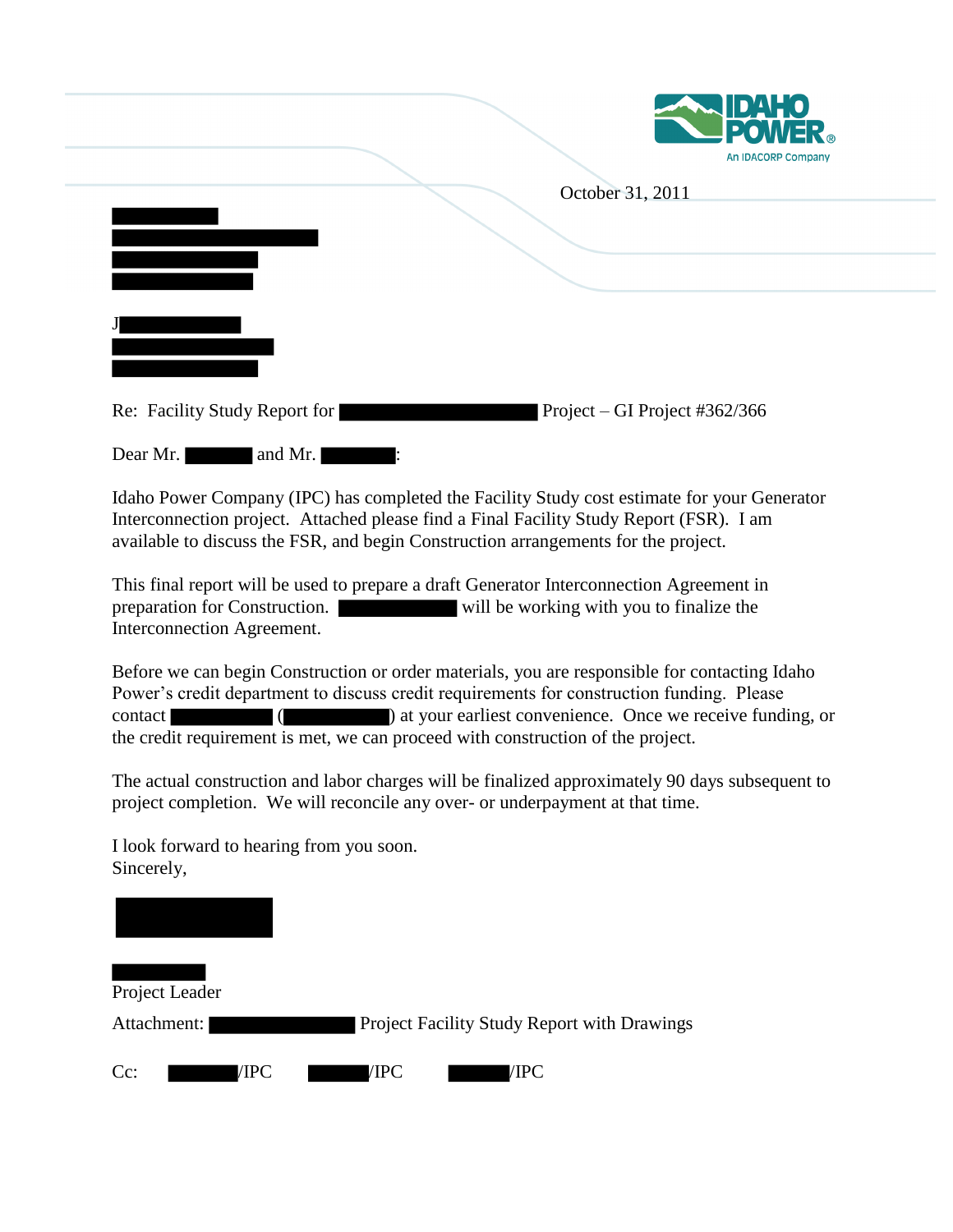

# **Generator Interconnection Facility Study Report**

for the

**Project # 362/366**

for

in

**Lemhi County, Idaho**

**10/31/2011**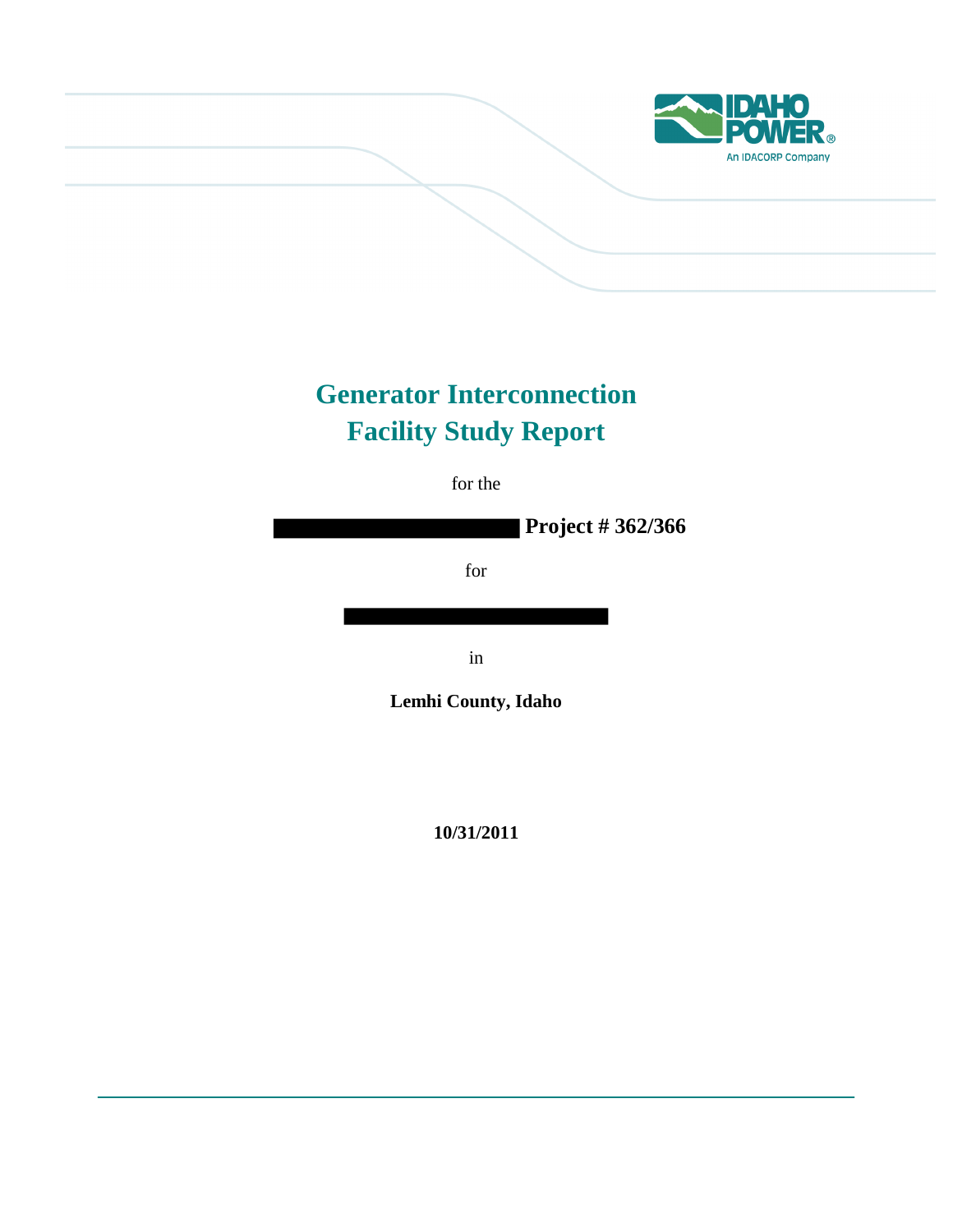# **FACILITY STUDY REPORT (FSR)**

**C Project # 362/366 10/31/2011**

## **1. General Facility Description**

The proposed project will consist of Idaho Power's standard 4 pole overhead generation interconnection package near , in Lemhi County, Idaho. The project will connect to the 34.5 kV system out of Idaho Power Company's Substation. The total project output is 1.21 MW.

Interconnection Customer:



A Standard Generator Interconnection Agreement under Idaho Power Company's Open Access Transmission Tariff (OATT) or Schedule 72 between Interconnection Customer and Idaho Power Company – Delivery (Transmission Owner) for the Project, specifically Generator Interconnection Projects # 362/366, will be prepared for this project.

#### **1.1 Interconnection Point**

The Interconnection Point for the **Project** will be the Generator side of Idaho Power's X disconnect switch in the interconnection package. The project's location is Lemhi County, Idaho. A drawing identifying the Point of Interconnection is attached.

## **1.2 Point of Change of Ownership**

The Point of Change of Ownership for the **Project** will be the Generator side of Idaho Power's X disconnect in the interconnection package.

## **1.3 Customer's Interconnection Facilities**

The Interconnection Customer will install generators, disconnect switches, distribution collector system, transformers, appropriate grounding measures, and associated auxiliary equipment. Interconnection customer will build facilities to the Point of Change of Ownership for the generator facility.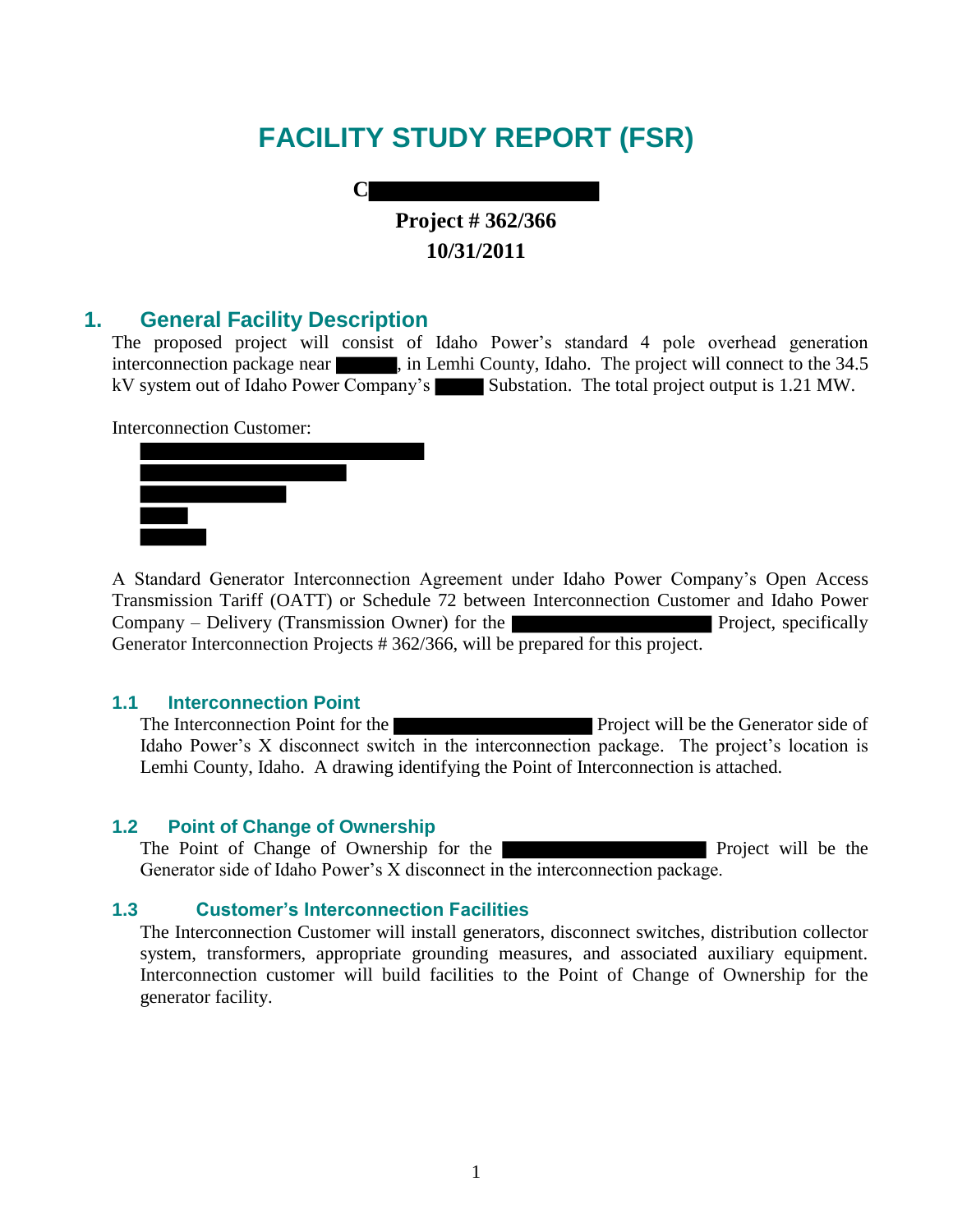## **1.4 Other Facilities Provided by Interconnection Customer**

## *1.4.1 Telecommunications*

In addition to communication circuits that may be needed by the Interconnection Customer, the Interconnection Customer shall provide the following communication circuits for Idaho Power's use:

- 1. One POTS (Plain Old Telephone Service) dial-up circuit for querying the revenue meter at the generation interconnection site.
- 2. One leased DDS (Digital Data Service) circuit for SCADA between the generation interconnection site and Idaho Power's Building ( ). This circuit must operate at 19.2 kbps data rate or higher. Please note that Frame Relay service is not acceptable.

The Interconnection Customer is required to coordinate with a communications provider to provide the communications circuits and pay the associated one time setup and periodic charges. The communication circuits will need to be installed and operational prior to generating into the Idaho Power system. Note that installation by communications provider may take several months and should be ordered in advance to avoid delaying the project. If the communication circuit types listed above are not available at the site by a communications provider, the Interconnection Customer shall confer with Idaho Power.

If high voltage protection is required by the communications provider for the incoming communications provider cable, the high voltage protection assembly shall be engineered and supplied by the Interconnect Customer. Options are available for indoor or outdoor mounting. The high voltage protection assembly shall be located in a manner that provides Idaho Power 24-hour access to the assembly for troubleshooting of Idaho Power owned equipment.

## *1.4.2 Ground Fault Equipment*

The Interconnection customer will install transformer configurations that are Grounded-WYE to Grounded-WYE and will limit the contribution of the ground fault current to 20 amps or less at the Interconnection Point.

#### *1.4.3 Easements*

The Interconnection Customer will provide to Idaho Power a surveyed (Metes & Bounds) legal description along with exhibit map for Idaho Power's facilities. After the legal description has been delivered to IPCO for review, IPCO will supply to the Interconnection Customer a completed IPCO easement for signature by the land owner of record. Once the signatures have been secured, the Interconnection Customer will return the signed easement to IPCO for recording.

## *1.4.4 Local Service*

The Interconnection Customer is responsible to arrange for local service to their site, as necessary.

#### **1.5 Idaho Power Company's Interconnection Facilities**

Idaho Power will install a standard generation interconnection package that will connect to distribution feeder **. If the Interconnection customer is going underground to the** Interconnection Point, Idaho Power will include a pole riser for the Generator to install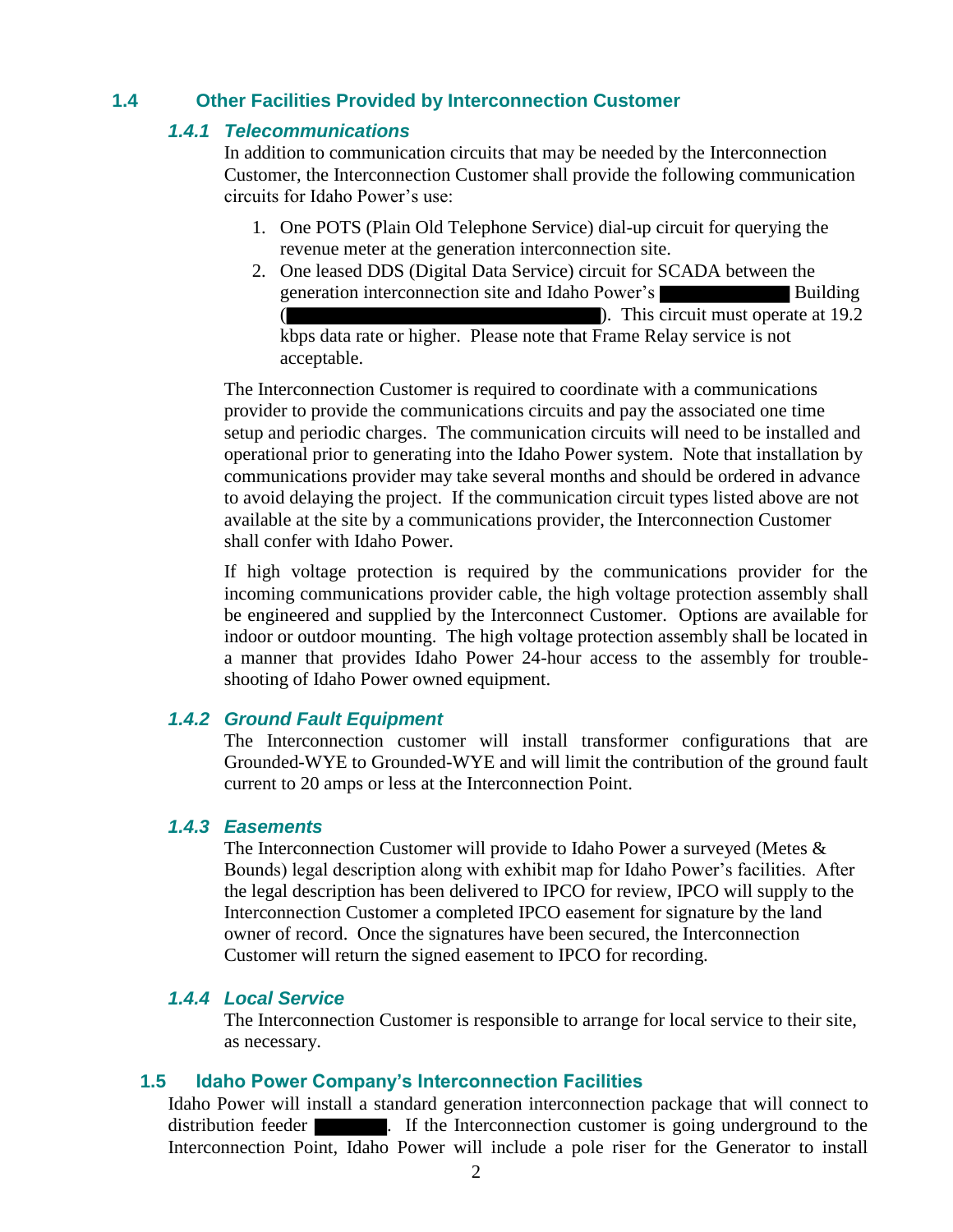cables to interconnect to the Idaho Power system. If the interconnection customer is going overhead to the Interconnection Point, it will be at a tension not to exceed the design tension specified by Idaho Power.

The new interconnection package will include four distribution poles to mount a local service transformer, solid blade disconnects, primary metering package, recloser, relays, fuses and riser necessary for the package. The interconnection will be controlled by a SEL-311C line protection relay. The relay will be located in a pole mounted enclosure and will also contain a test switch (TS4), SLSS, dialup modem, 202 modem, isolation interface, power supply, DC converter, control switch and surge protector.

Concrete barriers may be necessary to protect this equipment from local area traffic.

Power Purchase Agreement(s) between the Seller and Idaho Power may require that is metered separately from . The additional meters (and possible communication requirements to those meters) are not included in the estimated cost below.

## **1.6 Facility Estimated Cost:**

The following good faith estimates are provided in 2011 dollars:

| <b>Description</b>                          | Ownership | <b>Cost Estimate</b> |
|---------------------------------------------|-----------|----------------------|
| <i><b>Interconnection Facilities:</b></i>   |           |                      |
| Overhead Generation Interconnection Package | IPC       | \$225,000            |
| <b>SUBTOTAL</b>                             |           | \$225,000            |
| See Section 6 for the Project Grand Total   |           |                      |

# **2. Milestones**

| <b>Date</b>                                                                    | <b>Milestones</b>                   |
|--------------------------------------------------------------------------------|-------------------------------------|
| <b>TBD</b>                                                                     | Construction Funds Received by IPCO |
| 8 Months after Construction<br>Funds Received by IPCO                          | <b>IPCO Construction Complete</b>   |
| 1 month after IPCO Construction <i>IPCO Commissioning Complete</i><br>Complete |                                     |
| TBD by seller                                                                  | Commercial Operation Date           |

These milestone dates assume that material can be procured and labor resources are available. Additionally, any permitting issues outside the immediate control of Idaho Power could also influence the Commercial Operation Date.

# **3. Operating Requirements**

The project is required to comply with the applicable Voltage and Current Distortion Limits found in IEEE Standard 519-1992 *IEEE Recommended Practices and requirements for harmonic Control in Electrical Power Systems* or any subsequent standards as they may be updated from time to time.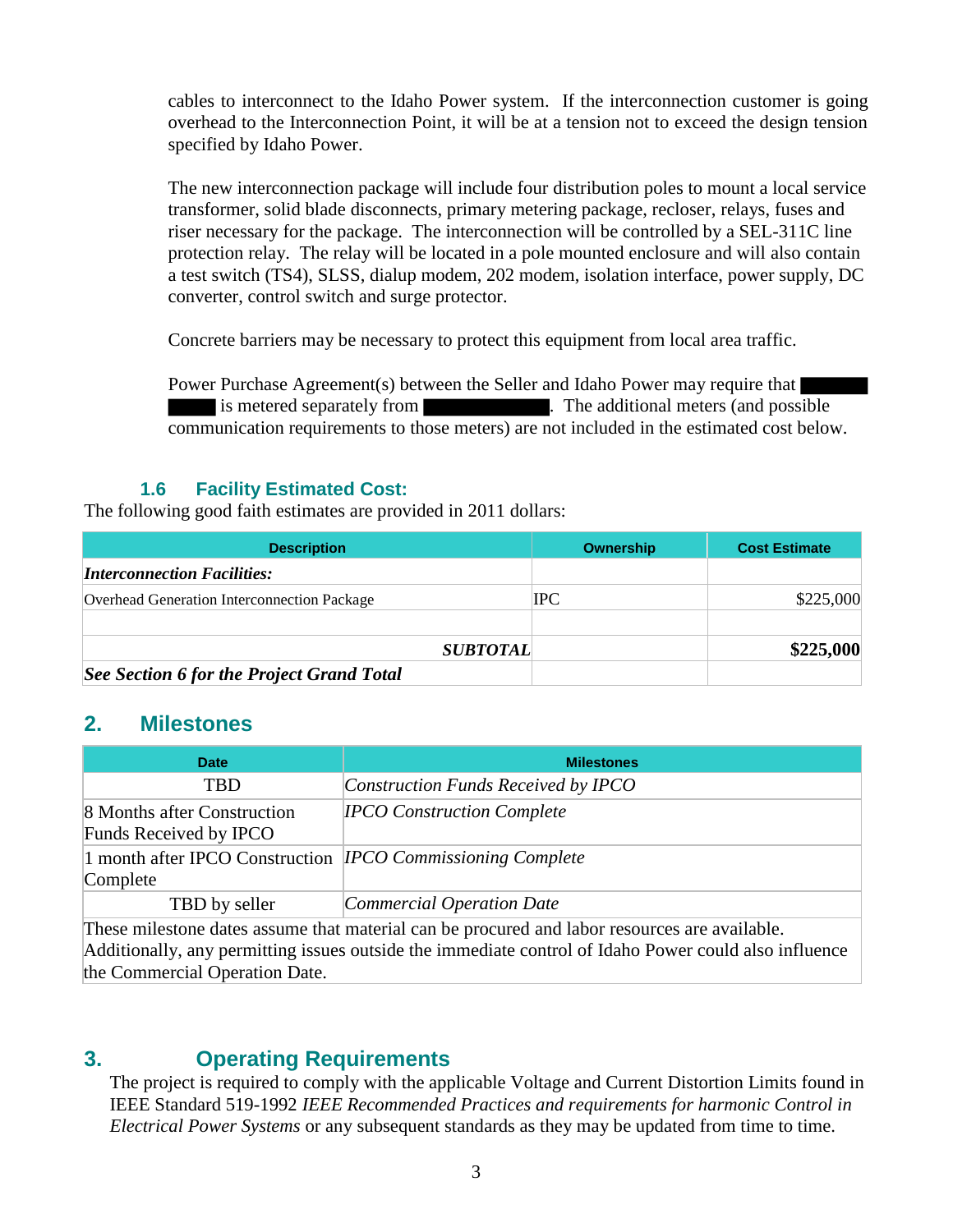Voltage flicker at startup and during operation must be limited to less than 5% as measured at the Point of Interconnection.

**Low Voltage Ride Through**: The Project must be capable of riding through faults on adjacent section of the power system without tripping due to low voltage. It has been determined, through study, that the Project must be capable of remaining interconnected for any single phase voltage as low as 0.7 PU for 30 cycles, and for all three phase voltages as low as 0.8 PU for 30 cycles.

Interconnection Customer will be able to modify power plant facilities on the Interconnection Customer side of the Interconnection Point with no impact upon the operation of the transmission or distribution system whenever the generation facilities are electrically isolated from the system via the **X** switch and a terminal clearance is issued by Idaho Power Company's Grid Operator.

# **4. Reactive Power**

The **Project** must be controlled to operate as a VAr neutral system with a  $\pm$  250 kVAr operating band.

# **5. Upgrades**

## **5.1 Distribution Upgrades**

Voltage levels on feeder **are controlled** by a bank of regulators. The regulator controllers will be replaced to handle new settings required with the addition of the project.

# **Estimated Costs**

The following good faith estimates are provided in 2011 dollars:

## **Estimated Cost:**

| Ownership                       | <b>Cost Estimate</b> |
|---------------------------------|----------------------|
|                                 |                      |
| <b>IPC</b>                      | \$225,000            |
| <b>TOTAL</b>                    | \$225,000            |
|                                 |                      |
| <b>IPC</b>                      | \$10,000             |
| <b>TOTAL</b>                    | \$10,000             |
| \$235,000<br><b>GRAND TOTAL</b> |                      |
|                                 |                      |